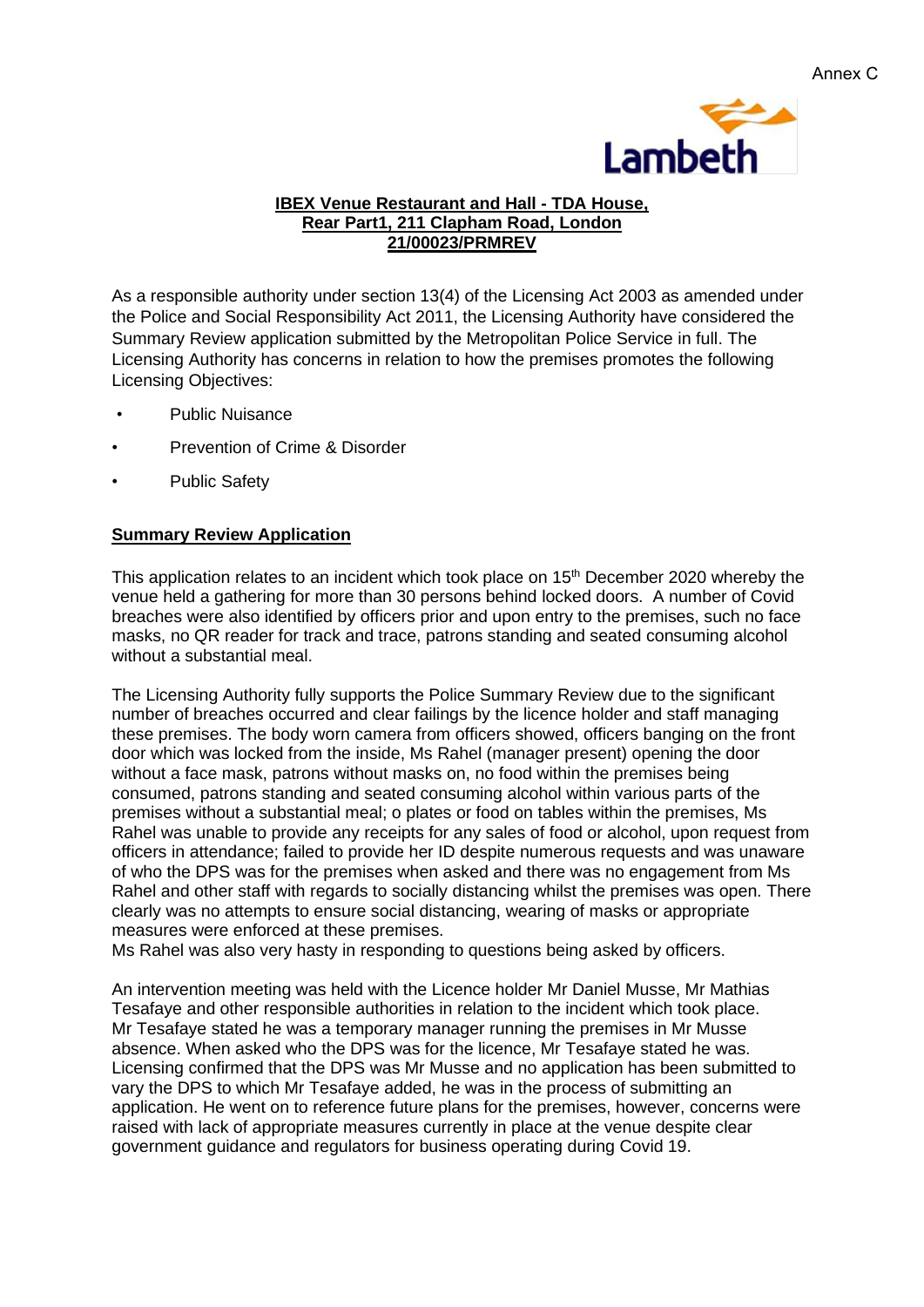Questions were asked about staff training in respect of the premises licence and covid regulations to which both Mr Musse and Mr Tesafe informed that all staff (including Ms Rahel) were fully trained and understood what was required of them. This clearly was not evident from visit undertaken.

Both were asked as to what their proposed actions plans would be to prevent and ensure suitable measures were in place to prevent a re-occurrence of the incident witnessed. Unfortunately, neither was able to provide suitable or satisfactory response.

Licensing had concerns as to the suitability of the operators and staff when further questions were asked as they were unable to provide a basic response to simply questions asked and both had various versions of the day the breach occurred. Mr Musse referenced he was hiring new staff and when questioned as to how this was undertaken, he stated this was undertaken two weeks prior and referred to Mr Tesafaye manging this by advertising via word of mouth and newspaper. Mr Musse was unable to confirm which newspaper the advert was placed within and when Mr Tesafaye was asked the same question, he stated they had not advertised for any staff.

Both licence holder and manager were unable to provide suitable responses during the meeting and had subsequently not provided any suitable action plans as requested by the Police. This further did not reassure the authority that the licence holder and his staff were capable to ensure licensing and other legislations would be adhered too.

It was noted from the Police body worn camera that the premises licence appeared not to be on display within the premises but was brought from the rear of the kitchen area when prompted by officers. it is also noted that there was a clear breach of Health and Safety as the front door was locked from the inside and potentially further breaches in relation to weights and measures from measuring tools found behind the bar.

The premises also appeared to have beached conditions attached the premises licence. Annex 2 conditions 2 and 3 as no suitable risk assessment was undertaken no security employed to deal with the numbers of patrons. This indicates a possibility of other breaches of the licence.

The authority is aware the premises had been previously advised on occasions following visits from the police during lockdown with regards to operating safely during the pandemic.

### **Conclusion**

In light of the above the Licensing Authority supports the Summary Review application submitted.

The authority has severe concerns that the Licence holder and DPS Mr Musse and his staff are not suitable to uphold and maintain the licensing objectives and Covid regulations. There clearly has been no training provided to staff or suitable measure in place to prevent promote the objectives and prevent the spread of the virus, thereby, potentially impacting on public safety. The authority is also concerned that despite previous visits from the police, the premises appeared to have completely disregarded any advice or guidance provided; regulations in place by the government to trade safety and lack of basic measures to keep patrons, staff and the wider community it serves, safe during the pandemic.

Bina Patel Licensing Manager 2 nd March 2020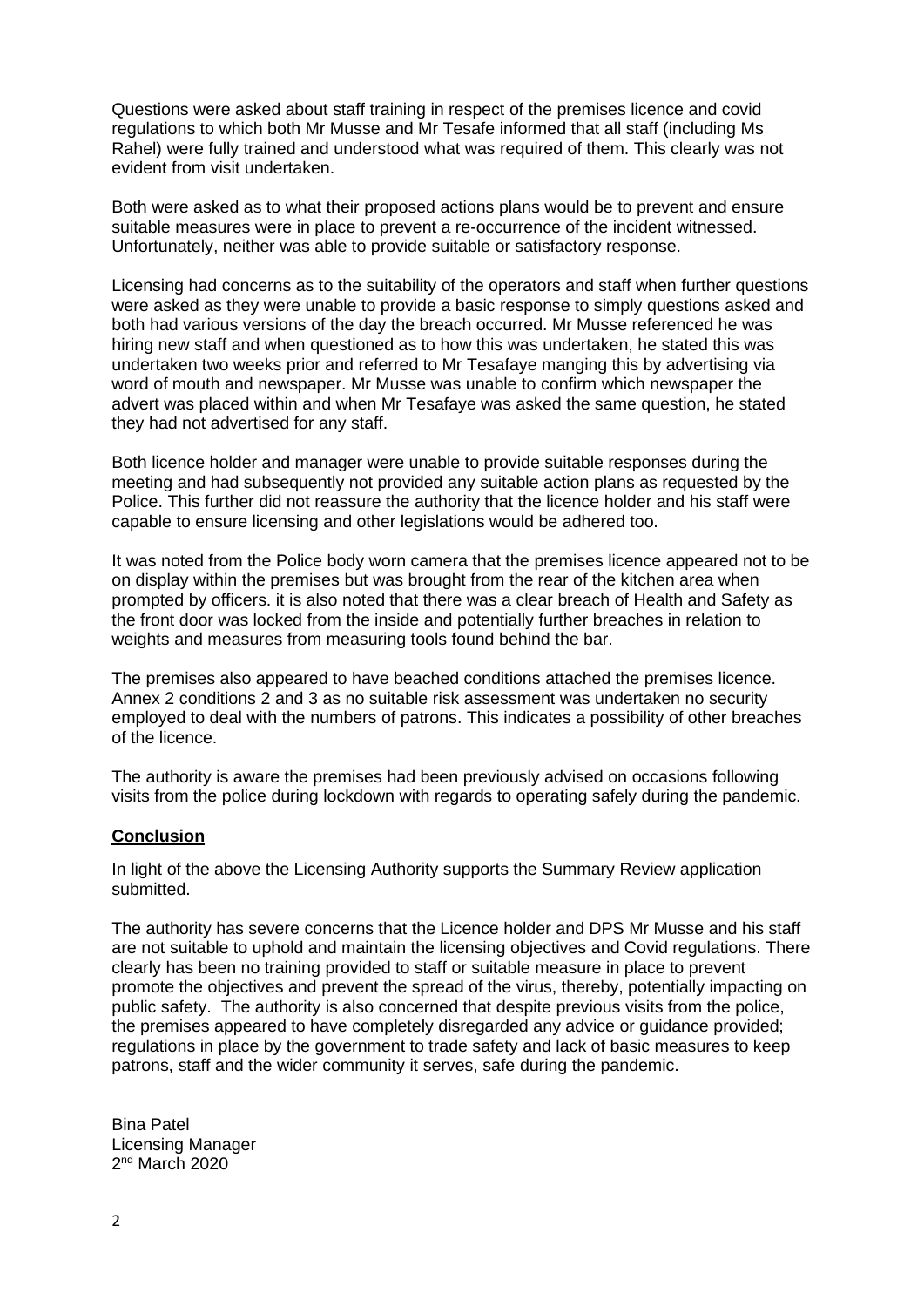

Miss Bina Patel Licensing Manager London Borough Lambeth 17th March 2021

My name is Oladayo Bello, I am employed by London Borough of Lambeth as a Public Protection Officer within Public Protection and Regulatory Services (PPARS) I write on behalf of the London Borough of Lambeth Public Protection Team in support of the Metropolitan Police request for a revocation of the Premises Licence for:

# **IBEX VENUE HIRE AND RESTAURANT, 211 CLAPHAM ROAD LONDON SW9 0QH (Prem No PREM 1444)**

The Public Protection Team are entering a formal representation for a review of the licence on the grounds of the following licensing objectives:

- The prevention of public nuisance.
- The prevention of crime and disorder
- Public safety

### **The prevention of public nuisance**

Ibex restaurant has come to the attention of public protection on several occasions and has a long history of mostly noise nuisance to the public. I detail some of the reports as follows:

- 14.12.2019 (Uniform Ref: 19/11079/NDLAM)- Complaint from a resident about loud music coming from Ibex, visit carried out by a Public Protection Officer who reported the noise was audible in the resident's bedroom. The officer engaged with source (Ibex) who turned down the loud bass.
- 15.12.2019 (Uniform Ref 19/11096/NCLAM) Public Protection received calls about Ibex Centre in Stockwell about very loud music. Officers attended and asked the venue to lower the bass.
- 09. 01.2020 (Uniform Ref 20/00199/NTASK) Ibex placed on weekly tasking with a view to getting a long term solution. Specific request was made by Public Protection for Officers to visit approx. 00:40 hours and check to see if the venue is operating, it is licensed to 00:00 so should be empty and securely closed. If there is any activity please record and report all details for possible prosecution, also please risk assess and engage with Mr Daniel Musse at the premises to ensure the event is closed down immediately.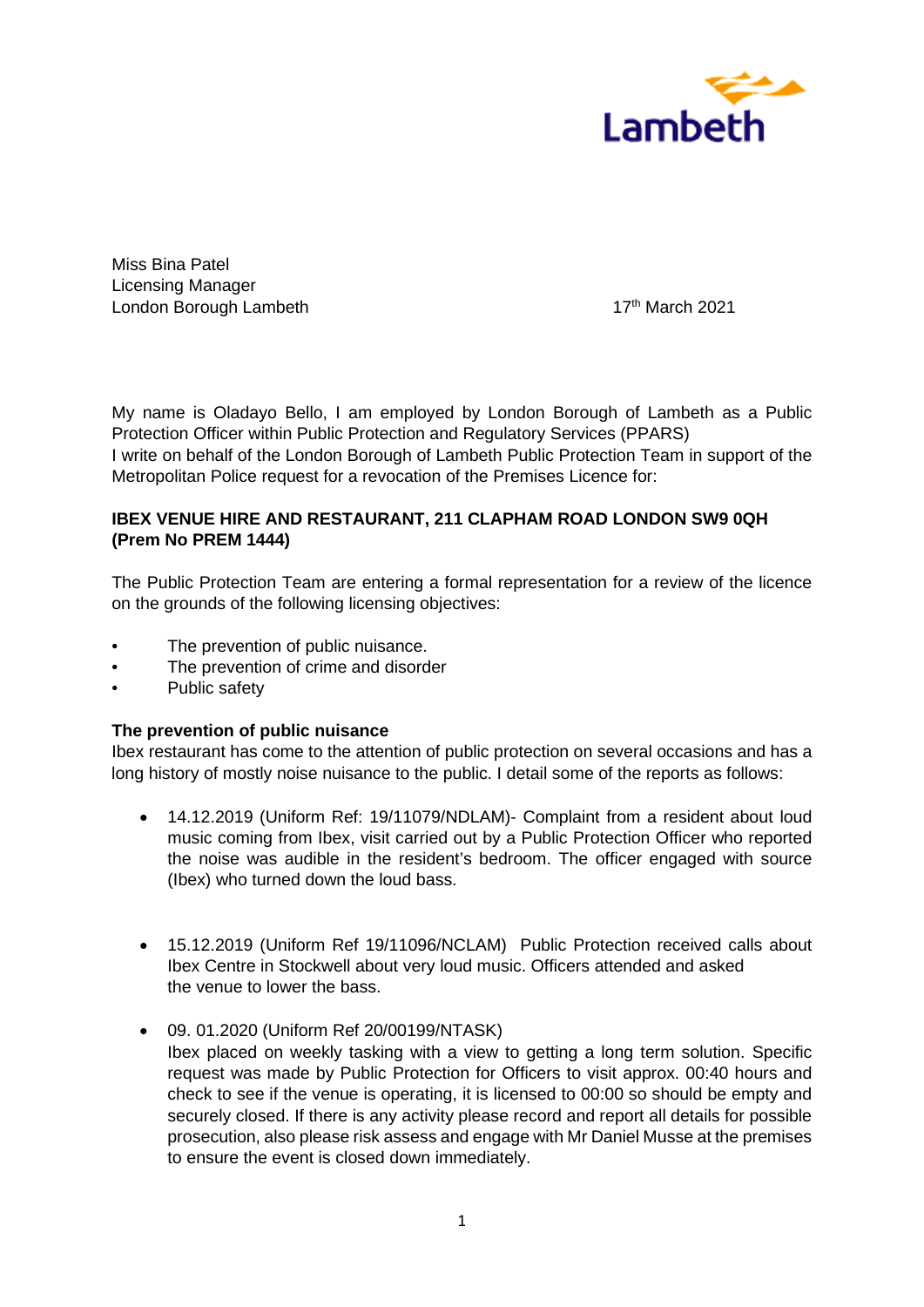

- 12/01/2020- Officers Attended Ibex at 0035 hours and found Venue open and very busy with music audible from the street and disco lights visible through glass. Patrons turning up at venue with approximately 20 people outside plus SIA staff. Risk assessed and not appropriate for officers to engage alone.
- 09.07.2020 (Uniform Ref: 20/05951/NDLAM) Resident Complaint of loud music
- 13.08.2020 (Uniform Ref: 20/07282/NDLAM) Resident complaint of loud music
- 20.08.2020 (Uniform Ref: 20/07735/NCLAM) Resident Complaint of loud music until 3.00am

### **Public safety/ The prevention of crime and disorder**

- 17/10/2020 Warning letter. Not wearing masks. PPARS sent letter.
- 16/12/2020 FPN issued by police for Covid Breach.

From the police briefing with PPARS, it was reported that on Tuesday 15th December 2020, a visit was carried out by police officers from the Licensing & Night time Economy Team with the Partnership Plus Team also in support.

This visit was on the eve of entering Tier 3 at 12am in Lambeth and into another lockdown. The police reported that the Covid wardens had earlier contacted the police as they (wardens) could not gain access to Ibex premises in order to carry out the necessary checks to ensure the appropriate procedures were in place with regards to Covid-19 Regulations. Upon arrival, the police found the premises was locked with many people still inside, estimated at about 60-70 people. This is clearly a public safety concern and a serious violation of health and safety regulations. A member of staff who eventually unlocked the door had no face covering on. The police entered and could not see the QR code in the premises. The police reported seeing patrons sitting at the tables, consuming alcohol with no food, plates, cutlery or condiments on the table and no evidence of food being served contrary to their licensing condition which states that the supply of alcohol on the premises shall only be to persons seated taking a table meal there and for consumption by such persons as ancillary to their meal. The police also reported that there were no visible signs with regards to Covid-19 like Wearing of face mask, social distancing, use of hand sanitisers, washing of hands and so on. The police reported that the person in charge informed them that the patrons had come from a protest and to prevent increase in numbers, she had locked the doors. This is not the most responsible way to handle a situation like this as she never called the police for assistance and continued to serve so many people alcohol without regards for Covid precautions, a big risk to public safety and likely to fuel public disorder. This action will also hinder emergency evacuation with so many people locked in and with no Security at the time. The police were unable to access the CCTV and ibex was unable to produce any receipts to show they were serving food with the alcohol. The only order the police found on the order pad was just for beer and no food.

Despite a meeting with the premises owner and manager with the responsible authorities represented by the police, Licencing and PPARS, the business owners did not show enough